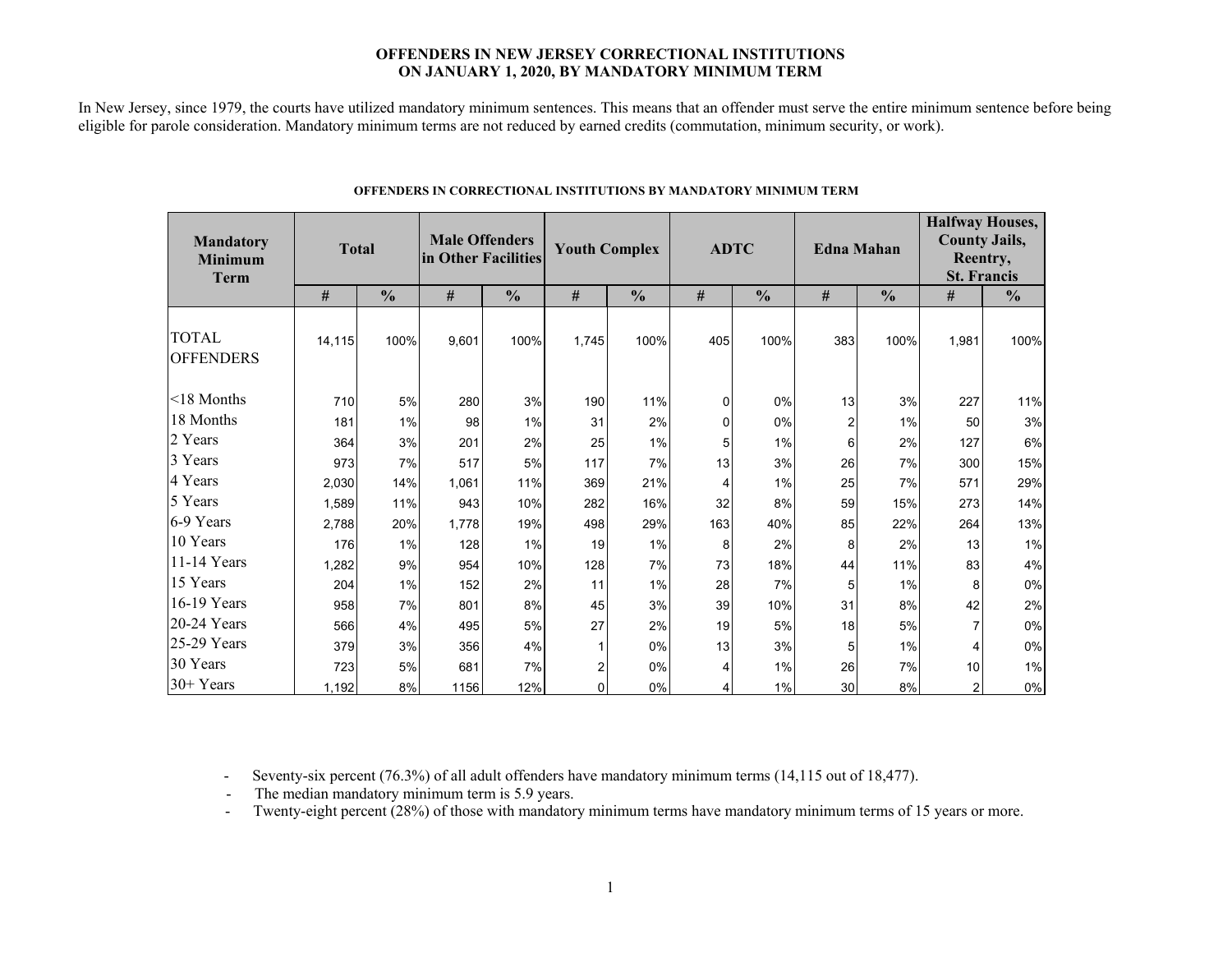# **Prison Complex Offenders By Mandatory Minimum Term**

| Institution              | <b>Total</b>  | < 18<br><b>Months</b> | 18<br><b>Months</b> | $\overline{2}$<br>Years | 3<br>Years           | 4<br>Years | 5<br>Years | $6-9$<br>Years | 10<br>Years             | $11 - 14$<br>Years | 15<br>Years | 16-19<br>Years        | $20 - 24$<br>Years | 25-29<br>Years | 30<br>Years    | $30+$<br>Years    |
|--------------------------|---------------|-----------------------|---------------------|-------------------------|----------------------|------------|------------|----------------|-------------------------|--------------------|-------------|-----------------------|--------------------|----------------|----------------|-------------------|
|                          |               |                       |                     |                         |                      |            |            |                |                         |                    |             |                       |                    |                |                |                   |
| <b>Bayside</b>           | 739           | 21                    | 9                   | 22                      | 46                   | 134        | 111        | 186            | 10                      | 93                 | 12          | 39                    | 19                 | 8              | 26             | 3                 |
| <b>Main</b>              | 100%          | 3%                    | 1%                  | 3%                      | 6%                   | 18%        | 15%        | 25%            | $1\%$                   | 13%                | 2%          | 5%                    | 3%                 | 1%             | 4%             | 0%                |
| <b>Bayside</b>           | 259           | 21                    | 11                  | 13                      | 31                   | 41         | 26         | 46             |                         | 30 <sub>l</sub>    | 6           | 22                    |                    | $\overline{2}$ | $\overline{2}$ | 0                 |
| Farm                     | 100%          | 8%                    | 4%                  | 5%                      | 12%                  | 16%        | 10%        | 18%            | 0%                      | 12%                | 2%          | 8%                    | 3%                 | 1%             | 1%             | 0%                |
| <b>Bayside Total</b>     | 998<br>100%   | 42<br>4%              | 20<br>2%            | 35<br>4%                | 77<br>8%             | 175<br>18% | 137<br>14% | 232<br>23%     | 11<br>1%                | 123<br>12%         | 18<br>2%    | 61<br>6%              | 26<br>3%           | 10<br>$1\%$    | 28<br>3%       | 3<br>$0\%$        |
| <b>CRAF</b>              | 39            | 8                     | 4                   | 13                      | 11                   |            | $\Omega$   |                | 0                       | 1                  | 0           | $\mathbf 0$           | 0                  | $\mathbf 0$    | $\mathbf 0$    | $\mathbf 0$       |
| <b>Jones Farm</b>        | 100%          | 21%                   | 10%                 | 33%                     | 28%                  | 3%         | $0\%$      | 3%             | $0\%$                   | 3%                 | 0%          | $0\%$                 | 0%                 | 0%             | 0%             | $0\%$             |
| <b>CRAF</b>              | 237           | 33                    | 11                  | 12                      | 34                   | 60         | 39         | 25             | 2                       | 11                 | 0           | 6                     | 3                  |                | 0              | $\mathbf 0$       |
| Reception                | 100%          | 14%                   | 5%                  | 5%                      | 14%                  | 25%        | 16%        | 11%            | $1\%$                   | 5%                 | 0%          | 3%                    | 1%                 | 0%             | 0%             | 0%                |
| <b>CRAF Total</b>        | 276<br>100%   | 41<br>15%             | 15<br>5%            | 25<br>9%                | 45<br>16%            | 61<br>22%  | 39<br>14%  | 26<br>9%       | $\overline{2}$<br>$1\%$ | 12<br>4%           | 0<br>0%     | $6\phantom{1}6$<br>2% | 3<br>1%            | 0%             | $\Omega$<br>0% | $\mathbf 0$<br>0% |
| East Jersey Main         | 1,126<br>100% | 1<br>0%               | $\pmb{0}$<br>0%     | 1<br>0%                 | 4<br>0%              | 11<br>1%   | 18<br>2%   | 44<br>4%       | $\bf 8$<br>$1\%$        | 114<br>10%         | 32<br>3%    | 168<br>15%            | 148<br>13%         | 139<br>12%     | 262<br>23%     | 176<br>16%        |
| <b>East Jersey Camp</b>  | 44<br>100%    | 2%                    | $\mathbf 0$<br>0%   | $\mathbf{3}$<br>7%      | 3<br>7%              | 4<br>9%    | 2%         | 16<br>36%      | 2%                      | 11<br>25%          | 0<br>0%     | $\overline{c}$<br>5%  | 0<br>$0\%$         | 2%             | 0<br>$0\%$     | 1<br>2%           |
| <b>East Jersey Total</b> | 1,170<br>100% | $\overline{c}$<br>0%  | 0<br>0%             | $\overline{4}$<br>$0\%$ | $\overline{7}$<br>1% | 15<br>1%   | 19<br>2%   | 60<br>5%       | 9<br>$1\%$              | 125<br>11%         | 32<br>3%    | 170<br>15%            | 148<br>13%         | 140<br>12%     | 262<br>22%     | 177<br>15%        |
|                          |               |                       |                     |                         |                      |            |            |                |                         |                    |             |                       |                    |                |                |                   |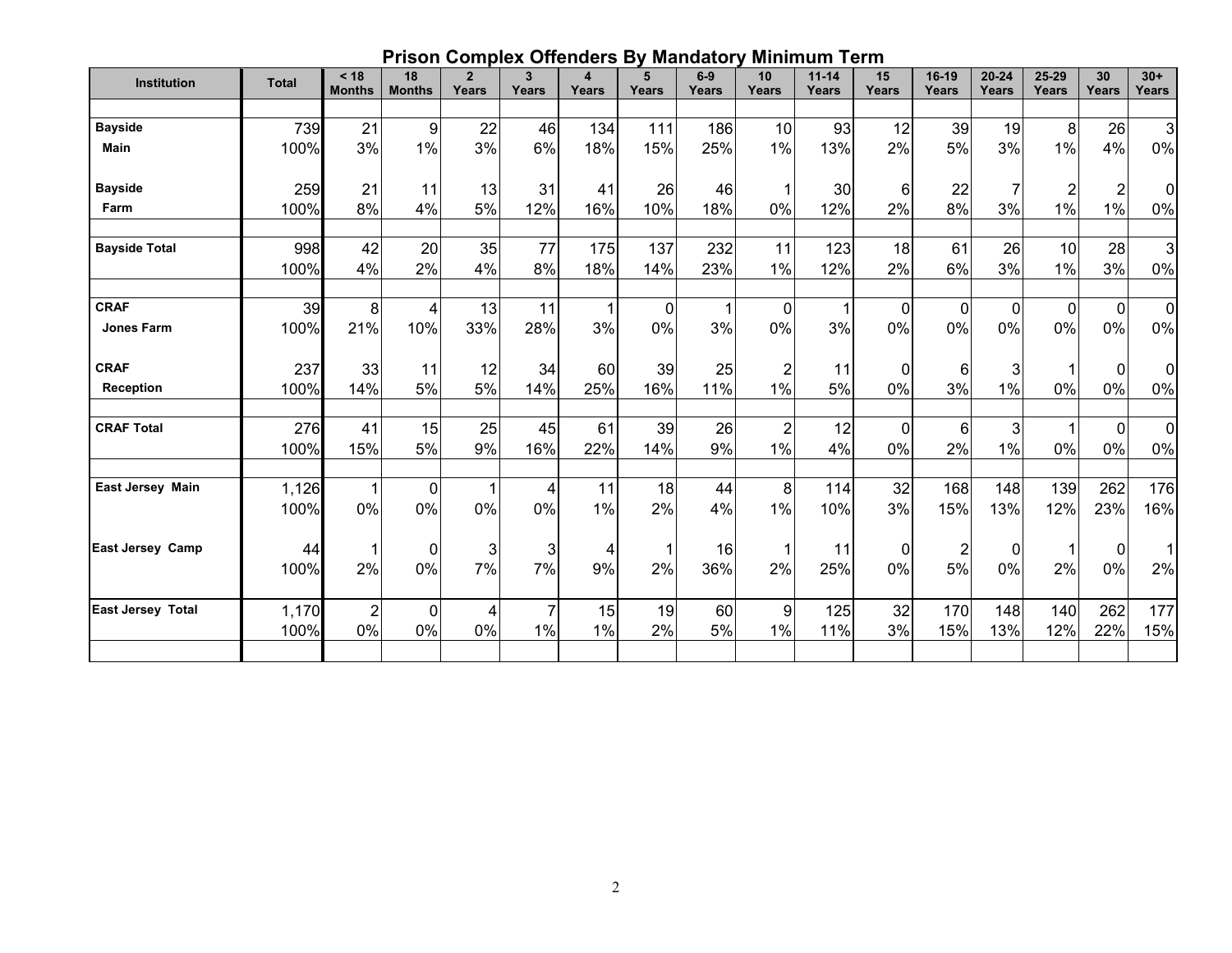# **Prison Complex Offenders By Mandatory Minimum Term**

| Institution                                         | <b>Total</b> | < 18<br><b>Months</b> | 18<br><b>Months</b> | $\overline{2}$<br>Years | $\mathbf{3}$<br>Years | $\overline{\mathbf{4}}$<br>Years | 5<br>Years | $6-9$<br>Years | 10<br>Years    | $11 - 14$<br>Years | 15<br>Years | 16-19<br>Years | $20 - 24$<br>Years | 25-29<br>Years | 30<br>Years | $30+$<br>Years |
|-----------------------------------------------------|--------------|-----------------------|---------------------|-------------------------|-----------------------|----------------------------------|------------|----------------|----------------|--------------------|-------------|----------------|--------------------|----------------|-------------|----------------|
|                                                     |              |                       |                     |                         |                       |                                  |            |                |                |                    |             |                |                    |                |             |                |
| <b>Midstate</b>                                     | 501          | 15                    | $\overline{2}$      | 14                      | 43                    | 99                               | 88         | 139            | 10             | 38                 | 4           | 30             | 10                 | $\overline{2}$ | 4           | $\overline{3}$ |
|                                                     | 100%         | 3%                    | 0%                  | 3%                      | 9%                    | 20%                              | 18%        | 28%            | 2%             | 8%                 | 1%          | 6%             | 2%                 | 0%             | 1%          | $1\%$          |
|                                                     |              |                       |                     |                         |                       |                                  |            |                |                |                    |             |                |                    |                |             |                |
| <b>NJ State Prison</b>                              | 1,256        | 6                     |                     | $\overline{7}$          | 12                    | 21                               | 28         | 56             | 9              | 34                 | 12          | 54             | 28                 | 53             | 123         | 812            |
|                                                     | 100%         | 0%                    | 0%                  | 1%                      | 1%                    | 2%                               | 2%         | 4%             | 1%             | 3%                 | 1%          | 4%             | 2%                 | 4%             | 10%         | 65%            |
| <b>Northern</b>                                     | 1,687        | 28                    | 9                   | 22                      | 74                    | 176                              | 149        | 354            | 31             | 231                | 31          | 188            | 113                | 67             | 133         | 81             |
| Main                                                | 100%         | 2%                    | 1%                  | $1\%$                   | 4%                    | 10%                              | 9%         | 21%            | 2%             | 14%                | 2%          | 11%            | 7%                 | 4%             | 8%          | 5%             |
| <b>Northern</b>                                     | 170          | 10                    | 2                   | 5                       | 12                    | 28                               | 27         | 47             | 4              | 12                 | 1           | 8              | 9                  | $\overline{2}$ | 3           | $\overline{0}$ |
| <b>Ad Seg Male</b>                                  | 100%         | 6%                    | 1%                  | 3%                      | 7%                    | 16%                              | 16%        | 28%            | 2%             | 7%                 | 1%          | 5%             | 5%                 | 1%             | 2%          | 0%             |
| <b>Northern Total</b>                               | 1,857        | 38                    | 11                  | 27                      | 86                    | 204                              | 176        | 401            | 35             | 243                | 32          | 196            | 122                | 69             | 136         | 81             |
|                                                     | 100%         | 2%                    | $1\%$               | 1%                      | 5%                    | 11%                              | 9%         | 22%            | 2%             | 13%                | 2%          | 11%            | 7%                 | 4%             | 7%          | 4%             |
| Southern                                            | 950          | 67                    | 37                  | 51                      | 140                   | 254                              | 165        | 188            | $\overline{2}$ | 29                 | 0           | 11             | 3                  | $\Omega$       | 3           | $\overline{0}$ |
|                                                     | 100%         | 7%                    | 4%                  | 5%                      | 15%                   | 27%                              | 17%        | 20%            | 0%             | 3%                 | 0%          | 1%             | $0\%$              | 0%             | 0%          | 0%             |
| <b>South Woods</b>                                  | 2,593        | 69                    | 12                  | 38                      | 107                   | 232                              | 291        | 676            | 50             | 350                | 54          | 273            | 155                | 81             | 125         | 80             |
|                                                     | 100%         | 3%                    | 0%                  | $1\%$                   | 4%                    | 9%                               | 11%        | 26%            | 2%             | 13%                | 2%          | 11%            | 6%                 | 3%             | 5%          | 3%             |
|                                                     |              |                       |                     |                         |                       |                                  |            |                |                |                    |             |                |                    |                |             |                |
| <b>Subtotal</b>                                     | 9,601        | 280                   | 98                  | 201                     | 517                   | 1,061                            | 943        | 1,778          | 128            | 954                | 152         | 801            | 495                | 356            | 681         | 1,156          |
| <b>Male Offenders in</b><br><b>Other Facilities</b> | 100%         | 3%                    | 1%                  | 2%                      | 5%                    | 11%                              | 10%        | 19%            | 1%             | 10%                | 2%          | 8%             | 5%                 | 4%             | 7%          | 12%            |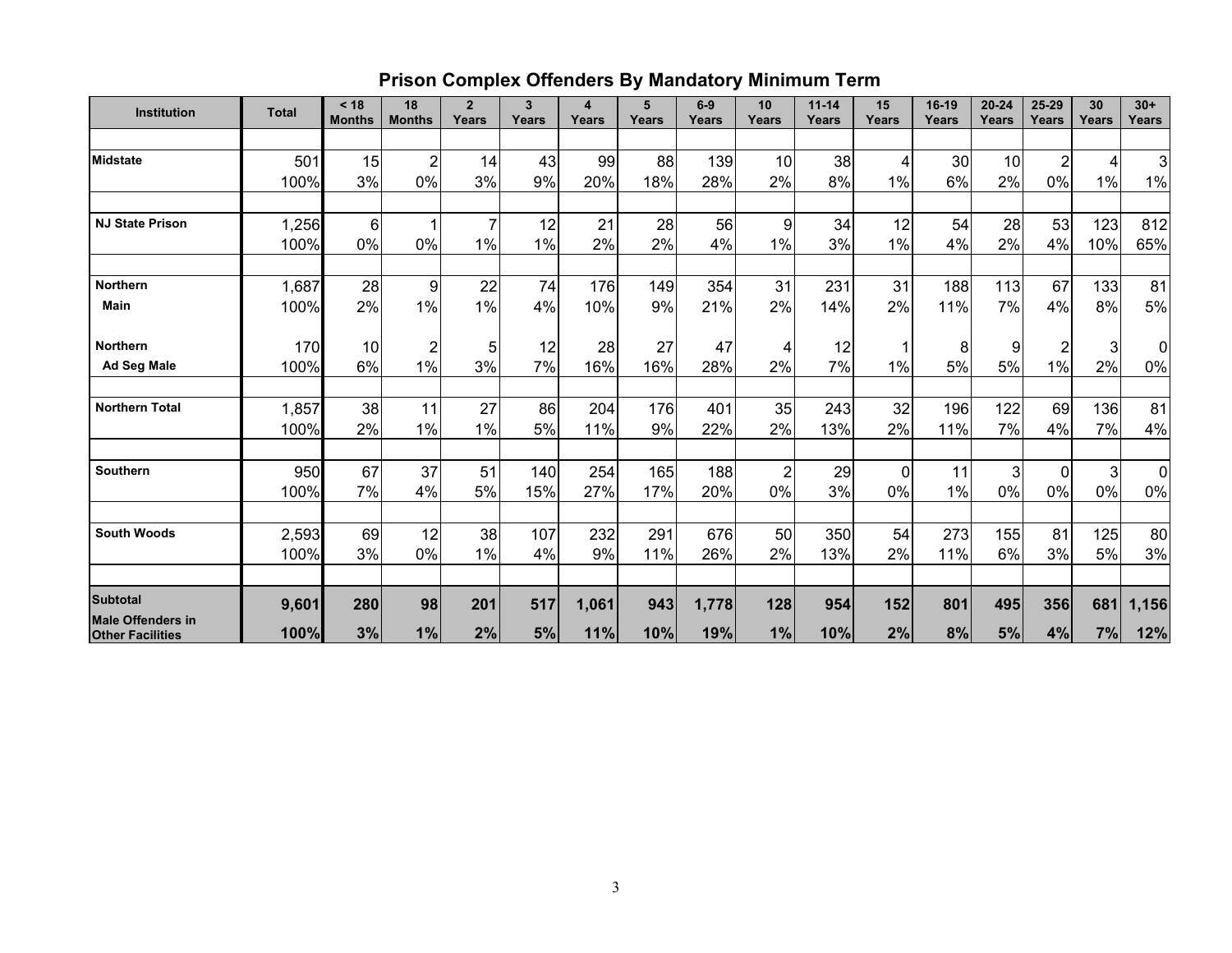| <b>Institution</b>    | Total  | < 18<br><b>Months</b> | 18<br><b>Months</b> | $\overline{2}$<br>Years | 3<br>Years | 4<br>Years | 5<br>Years | $6-9$<br>Years | 10<br>Years | $11 - 14$<br>Years | 15<br>Years | $16-19$<br>Years | $20 - 24$<br>Years | $25 - 29$<br>Years | 30<br>Years | $30+$<br>Years  |
|-----------------------|--------|-----------------------|---------------------|-------------------------|------------|------------|------------|----------------|-------------|--------------------|-------------|------------------|--------------------|--------------------|-------------|-----------------|
|                       |        |                       |                     |                         |            |            |            |                |             |                    |             |                  |                    |                    |             |                 |
| <b>ADTC</b>           | 405    |                       |                     | 5                       | 13         | 4          | 32         | 163            | 8           | 73                 | 28          | 39               | 19                 | 13 <sub>l</sub>    |             |                 |
|                       | 100%   | 0%                    | 0%                  | 1%                      | 3%         | $1\%$      | 8%         | 40%            | 2%          | 18%                | 7%          | 10%              | 5%                 | 3%                 | $1\%$       | 1%              |
|                       |        |                       |                     |                         |            |            |            |                |             |                    |             |                  |                    |                    |             |                 |
| <b>Subtotal</b>       | 10,006 | 280                   | 98 <sub>l</sub>     | 206                     | 530        | 1,065      | 975        | 1,941          | 136         | 1,027              | 180         | 840              | 514                | 369                | 685         | 1,160           |
|                       | 100%   | 3%                    | 1%                  | 2%                      | 5%         | 11%        | 10%        | 19%            | 1%          | 10%                | 2%          | 8%               | 5%                 | 4%                 | 7%          | 12%             |
|                       |        |                       |                     |                         |            |            |            |                |             |                    |             |                  |                    |                    |             |                 |
| <b>Mahan - Female</b> | 383    | 13                    |                     | 6                       | 26         | 25         | 59         | 85             | 8           | 44                 | 5           | 31               | 18                 | 5                  | <b>26</b>   | 30 <sub>l</sub> |
| Prison                | 100%   | 3%                    | 1%                  | 2%                      | 7%         | 7%         | 15%        | 22%            | 2%          | 11%                | $1\%$       | 8%               | 5%                 | 1%                 | 7%          | 8%              |
|                       |        |                       |                     |                         |            |            |            |                |             |                    |             |                  |                    |                    |             |                 |
| <b>Total Prison</b>   | 10,389 | 293                   | 100                 | 212                     | 556        | 1,090      | 1,034      | 2,026          | 144         | 1,071              | 185         | 871              | 532                | 374                | 711         | 1,190           |
| <b>Complex</b>        | 100%   | 3%                    | 1%                  | 2%                      | 5%         | 10%        | 10%        | 20%            | 1%          | 10%                | 2%          | 8%               | 5%                 | 4%                 | 7%          | 11%             |



#### **ADTC MALE OFFENDERS IN OTHER FACILITIES**



#### **FEMALE OFFENDERS**



The median mandatory minimum term at ADTC is 8 years 6 months.

Eighty-five percent (85.9%) of the ADTC population have mandatory minimum sentences (405 of 471).

Forty-six percent (46.4%) have mandatory minimum terms of 10 years or longer.

Of the 12,773 Male Offenders in Other Facilities, 75.1% (9,601) have mandatory minimum terms.

The median mandatory minimum term for Male Offenders in Other Facilities is 8.4 years (ADTC excluded).

Eighty-nine percent (89.9%) of New Jersey State Prison inmates have mandatory minimum terms, and 86% percent of those have minimum terms of 15 years or more.

The median mandatory minimum term at Edna Mahan is 6.7 years.

At Edna Mahan, 69% of the females housed have minimum terms (383 of 555).

Thirty-four percent (34.2%) of the females with mandatory minimum terms have terms of 5 years or less.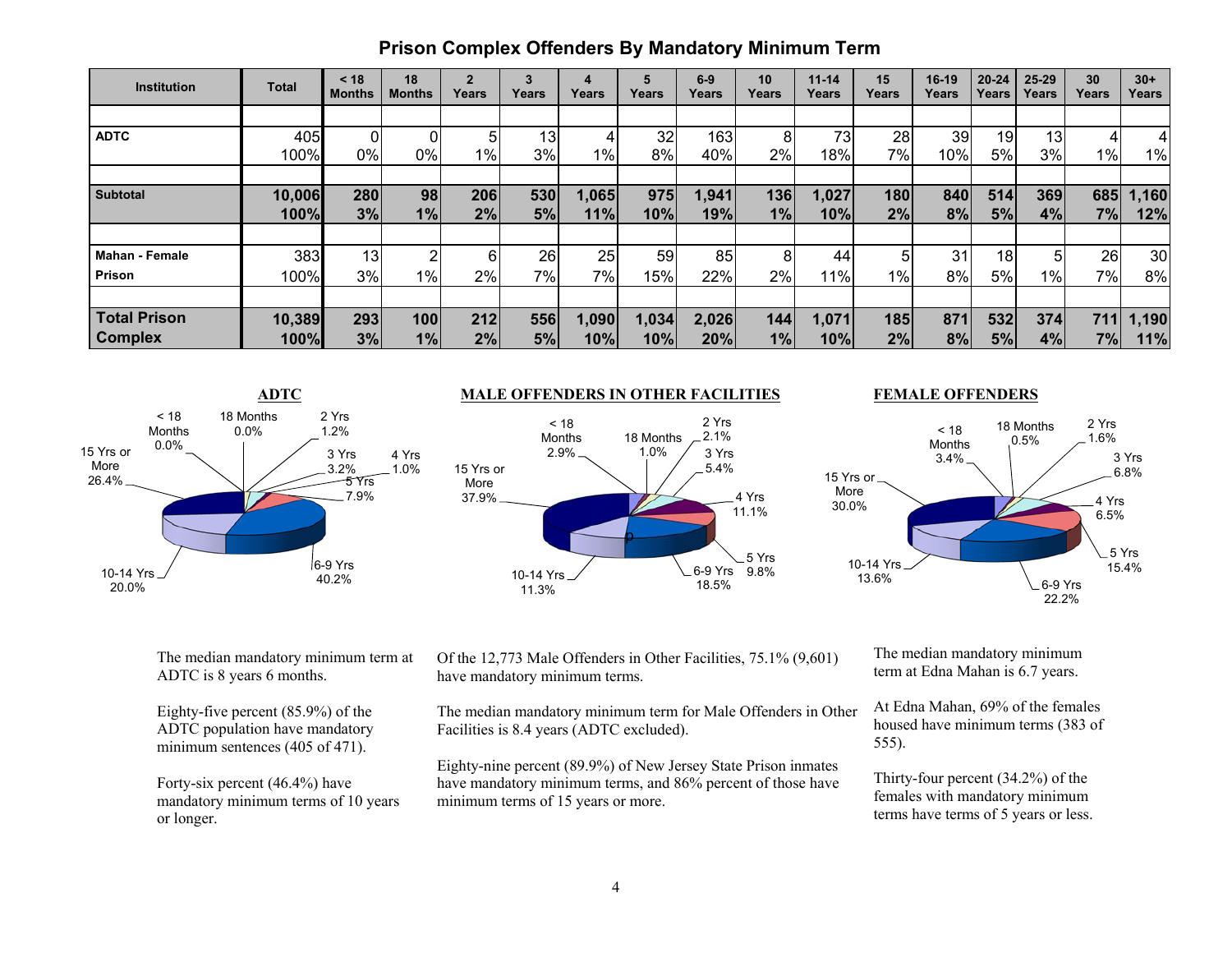# **Youth Complex Offenders By Mandatory Minimum Term**

| <b>Institution</b>         | <b>Total</b> | < 18<br><b>Months</b> | 18<br><b>Months</b> | Years | Years | Years | Years | $6-9$<br>Years | 10<br>Years | $11 - 14$<br>Years | 15<br>Years | $16-19$<br>Years | $20 - 24$<br>Years | $25 - 29$<br>Years | 30<br>Years | $30+$<br>Years |
|----------------------------|--------------|-----------------------|---------------------|-------|-------|-------|-------|----------------|-------------|--------------------|-------------|------------------|--------------------|--------------------|-------------|----------------|
|                            |              |                       |                     |       |       |       |       |                |             |                    |             |                  |                    |                    |             |                |
| <b>Garden State</b>        | .316         | 105                   | 18                  | 16    | 72    | 252   | 216   | 410            | 17          | 124                | 11          | 45               | 27                 |                    |             | 0              |
|                            | 100%         | 8%                    | 1%                  | 1%    | 5%    | 19%   | 16%   | 31%            | 1%          | $9\%$              | $1\%$       | 3%               | 2%                 | $0\%$              | 0%          | 0%             |
|                            |              |                       |                     |       |       |       |       |                |             |                    |             |                  |                    |                    |             |                |
| Mountainview               | 429          | 85                    | 13                  | 9     | 45    | 117   | 661   | 88             | າ           | 4                  |             |                  |                    | 0                  |             | $\Omega$       |
|                            | 100%         | 20%                   | 3%                  | 2%    | 10%l  | 27%   | 15%   | 21%            | $0\%$       | $1\%$              | 0%          | $0\%$            | 0%                 | $0\%$              | 0%          | 0%             |
|                            |              |                       |                     |       |       |       |       |                |             |                    |             |                  |                    |                    |             |                |
|                            |              |                       |                     |       |       |       |       |                |             |                    |             |                  |                    |                    |             |                |
| <b>Total Youth Complex</b> | 1,745        | 190                   | 31                  | 25    | 117   | 369   | 282   | 498            | 19          | 128                | 11          | 45               | 27                 |                    |             | $\bf{0}$       |
|                            | 100%         | 11%                   | 2%                  | 1%    | 7%    | 21%   | 16%   | 29%            | 1%          | 7%                 | 1%          | 3%               | 2%                 | 0%                 | 0%          | 0%             |